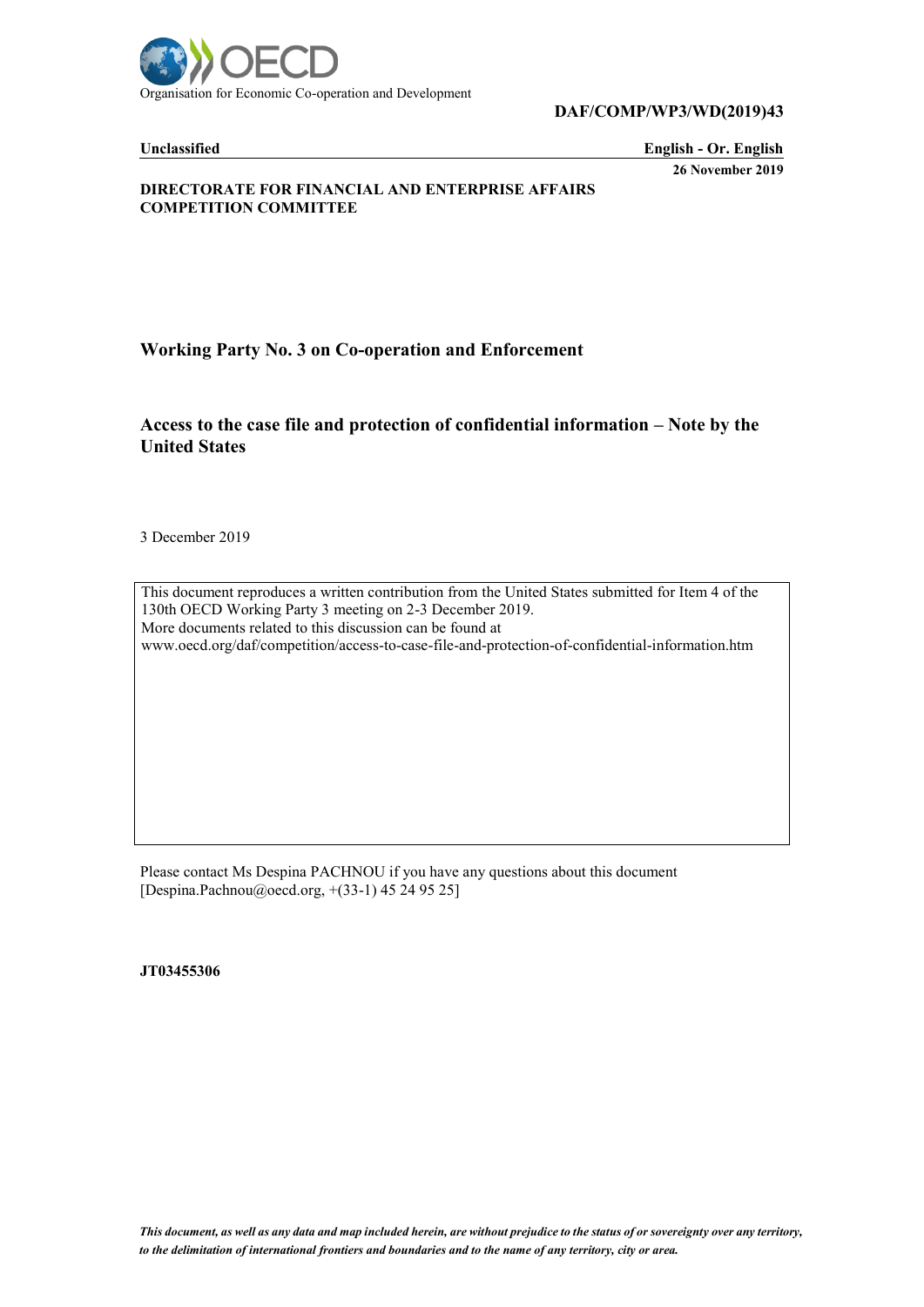# *United States*

#### **1. Introduction**

1. This paper responds to Working Party 3's request for information on access to the case file and protection for confidential information in U.S. competition matters. This request arises from the Competition Committee's long-term theme of Transparency and Procedural Fairness. As the Working Party's invitation acknowledges, these two issues – right of access and protection for confidential information – represent an ongoing balance between providing transparency into competition enforcement and policy, and enabling antitrust agencies to obtain and protect information necessary to bring cases that protect competition. 1

2. This paper responds on behalf of the Federal Trade Commission ("FTC," "Commission," or "Agency") and the U.S. Department of Justice Antitrust Division ("DOJ" or "Agency") (together, the "Agencies"), the two U.S. government antitrust enforcement agencies. The paper discusses (1) the case file and how it is created; (2) the means and circumstances under which parties or the public may access the case file; and (3) limits on access to the case file, including but not limited to, protections for confidential information.

## **2. The case file and how it is created**

3. The term "case file" refers to the collection of information from external sources and internal work product generated, obtained, and utilized by each Agency in the course of investigating whether a violation of antitrust law has occurred.<sup>2</sup>

4. Agency competition investigations may arise from a variety of sources. Staff of the investigating agency may initially collect information from public sources. They may also receive complaints about anticompetitive conduct from citizens and businesses. For certain criminal violations, the DOJ may also hear from informants, or individuals or companies applying for leniency under the DOJ's Individual or Corporate Leniency Programs.

5. An investigation typically begins in an initial phase in which staff may directly contact the subject or subjects of the investigation. These initial phases usually employ voluntary requests for information, also known as "access letters." Initial phase investigation of mergers also typically involves review of the merging parties' filings

<sup>&</sup>lt;sup>1</sup> ICN Recommended Practices describe this balancing as including "the commercial interests of submitters, the procedural rights of parties under investigation, and the overall interest in the efficiency and transparency of enforcement efforts." ICN Recommended Practices for Investigative Process VI. 10.1. Confidentiality Protections and Legal Privileges.

<sup>&</sup>lt;sup>2</sup> These laws include the Sherman Act, 15 U.S.C. §§ 1-7, enforced by DOJ; the Clayton Act, 15 U.S.C. §§ 12-27, enforced by both DOJ and FTC; and the FTC Act, 15 U.S.C. § 45, enforced by the FTC. Section 5 of the FTC Act also encompasses violations of the Sherman Act. DOJ has the sole authority to prosecute criminal violations of the Sherman Act.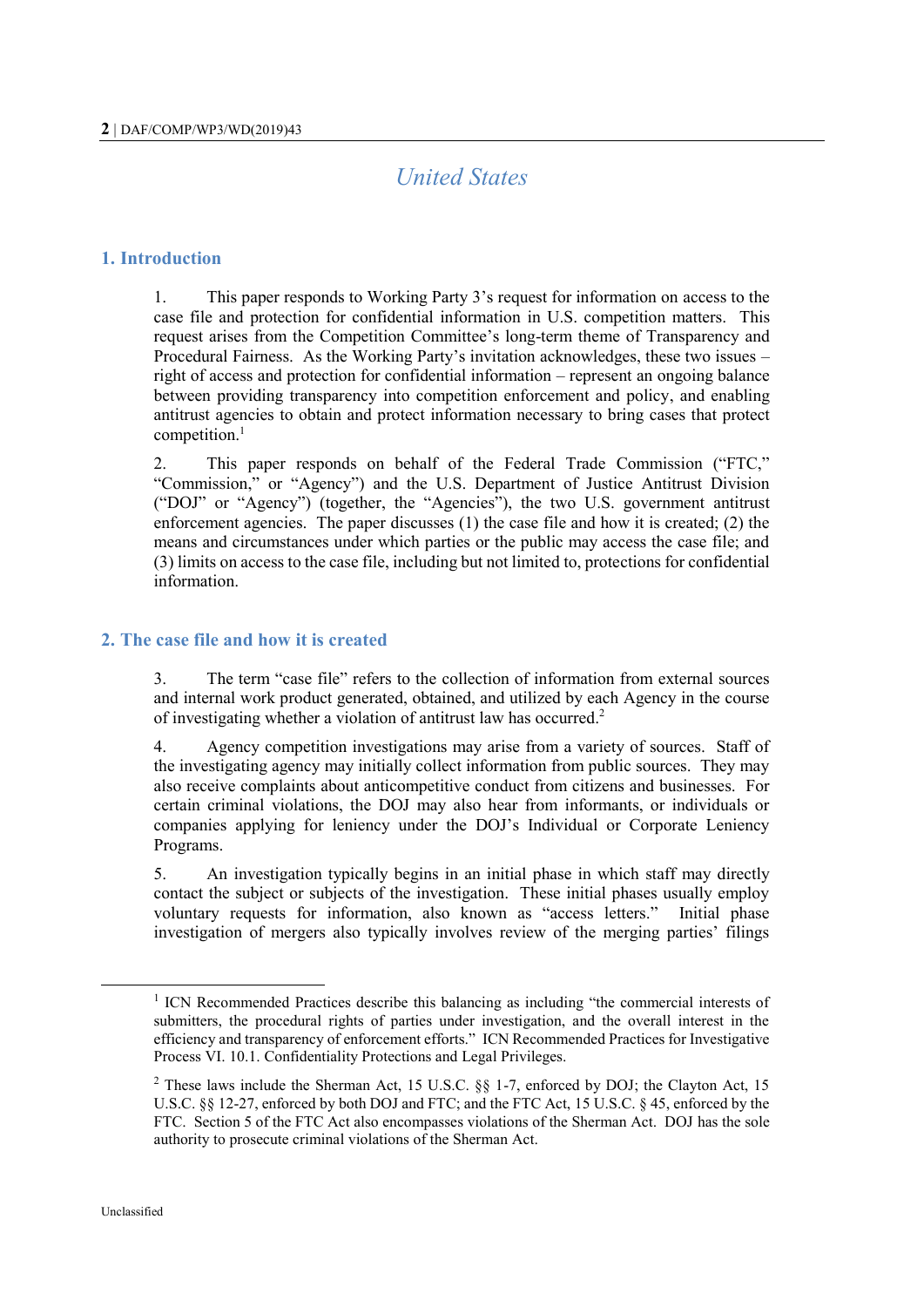pursuant to the Hart-Scott-Rodino Antitrust Improvements Act of 1974 ("HSR Act") if the transaction is reportable. <sup>3</sup>

6. Staff may proceed to a full phase investigation of a merger or of conduct if they determine it is necessary. For conduct investigations, both Agencies have been authorized by Congress to issue Civil Investigative Demands ("CIDs"), which may be served on any natural or legal person — including suspected violators, potentially injured persons, witnesses, and record custodians — if there is "reason to believe" that the person may have documentary material or information relevant to a civil antitrust investigation.<sup>4</sup> In addition, the FTC may issue subpoenas, which can either seek documents (*duces tecum*) or testimony from individuals or entities (*ad testificandum*).<sup>5</sup> For full phase investigations into mergers, the Agencies may request additional information from the parties under the HSR Act, a process known as issuing a "Second Request."<sup>6</sup> They may also issue compulsory process to third parties in connection with merger investigations.

7. When the conduct at issue appears to constitute a potential criminal violation (such as price fixing, bid rigging, and customer and territorial allocations), the DOJ convenes a grand jury investigation. During the course of its proceedings, the grand jury will issue compulsory requests for documentary materials (subpoenas duces tecum) and testimony (subpoenas ad testificandum) from individuals. The grand jury may also subpoena individuals to provide various types of exemplars, such as handwriting samples.

8. DOJ may also use search warrants to obtain documents and other materials relevant to a criminal investigation. Only judges or magistrate judges may issue a search warrant. The process for search warrants in the United States is guided by the U.S. Constitution and the Federal Rules of Criminal procedure.<sup>7</sup> Search warrants are executed by law enforcement agencies, such as the U.S. Federal Bureau of Investigation.

9. In addition to their own information gathering efforts, the Agencies may receive information from other federal and state law enforcement agencies and authorities. Both the FTC and DOJ engage in extensive information sharing between themselves and with state law enforcers, such as state Attorney General offices. Information bearing on competition enforcement may also come from agencies that do not engage in law enforcement or from the U.S. Congress.

10. The case file thus comprises the universe of information received or developed by the Agencies from the combined effect of these tools and these sources. As such, a typical case file may include any of the following specific types of information, among others: (1) market definition data, or data used to support Herfindhal-Hirschman Index ("HHI") calculations of market concentration; (2) pricing information for relevant products in the

<sup>3</sup> *See* 15 U.S.C. § 18a.

<sup>4</sup> *See* Antitrust Civil Process Act, 15 U.S.C. §§ 1311-14 (DOJ CID authority); 15 U.S.C. § 57b-1 (FTC CID authority). Congress granted the FTC CID authority as part of the FTC Improvements Act of 1980 and expressly modeled this authority on DOJ's. *See* S. Rep. 96-500, at 23 (1979).

 $5$  15 U.S.C. § 49.

 $6$  15 U.S.C. 18a(e). Although it arises from a different statutory source, the authority to make a Second Request under the Hart-Scott-Rodino Act may also be considered a form of compulsory process. *See*, *e.g.*, 16 C.F.R. § 2.13(a)(3) (authorizing the General Counsel of the FTC to commence proceedings to enforce compulsory process, including Second Requests).

 $7$  U.S. CONST. AMEND. IV; FED. R. CRM. P. 41.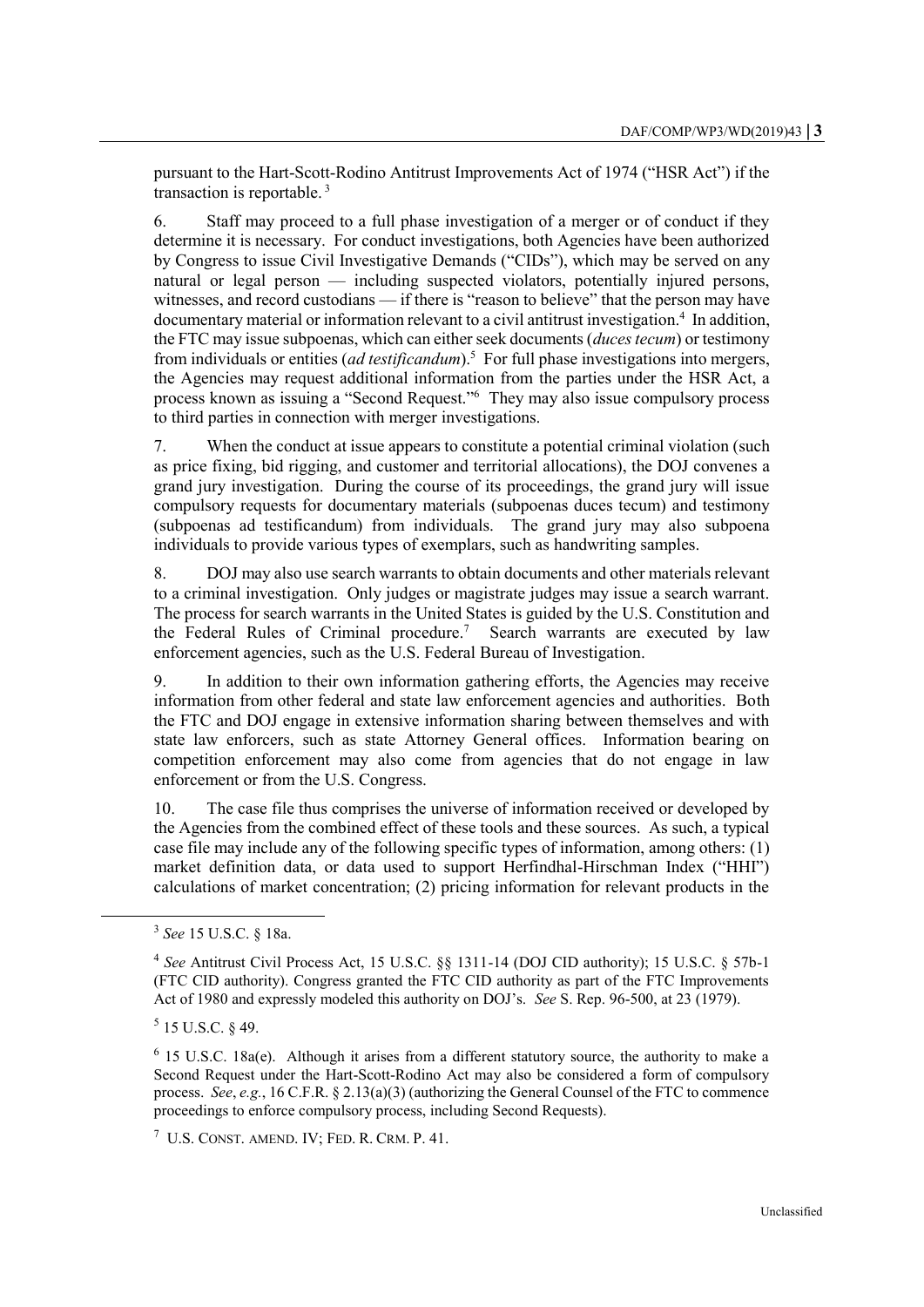relevant markets; (3) comparative pricing information for substitute products in similar markets; (4) internal documents of investigation targets and third party market participants; (5) testimony from entities or individuals, including officers, directors, managers, or key employees of investigation targets, as well as employees or individuals affiliated with third party market participants; (6) responses to interrogatory requests; (7) information obtained from whistleblowers or tipsters; (8) expert reports, analyses, and work product, and the documents and information used to support them; (9) information provided voluntarily, such as white papers or responses to access letters; or (10) information obtained from interor intra-agency sharing arrangements.<sup>8</sup>

11. In addition to materials received from external sources, the case file also includes Agency personnel's own work product, which may include legal analysis and assessments, economic analysis, and internal correspondence generated through the typical governmental decision-making processes.

12. During the course of an investigation, the party or parties under investigation do not have access to the case file. Although the Agencies will often share the nature of their concerns with potential defendants, as well as their general understanding of the facts and evidence, throughout the course of their investigations the Agencies will not – and, indeed, cannot – share confidential information submitted by third parties.<sup>9</sup>

## **3. Access to the case file**

13. As described below, the primary means by which an individual or entity external to the Agency may obtain access to the case file is through disclosures required in federal court or administrative litigation.

14. Should the Agencies decide that enforcement is warranted based on the case file, they follow different paths to obtain relief. DOJ must initiate an action in an appropriate U.S. district court, which determines whether the law has been violated and, if so, orders appropriate remedies. By contrast, to enforce the FTC Act, the FTC may use its own administrative processes, codified in its rules. Pursuant to its administrative procedures, the FTC, following a full investigation, issues an administrative complaint, which initiates an enforcement proceeding that is overseen and resolved by an administrative law judge. The decision of the administrative law judge is subject to review by the full Commission, and, ultimately, a U.S. court of appeals. Thus, unlike DOJ, the FTC exercises both prosecutorial and judicial functions.<sup>10</sup> The FTC may also seek a preliminary injunction in a U.S. District Court as a parallel proceeding to an administrative case. In such cases, the FTC uses the injunction to freeze the transaction while the agency evaluates its lawfulness

<sup>&</sup>lt;sup>8</sup> Although a primary goal of the Agencies in seeking and developing this information is to obtain evidence that is admissible in court or agency law enforcement proceedings, not necessarily all of this information may be admissible and some may be obtained in order to inform, support, or understand the information received.

<sup>&</sup>lt;sup>9</sup> This is in line with ICN Recommended Practices for Investigative Process, III. 5.4. Transparency During an Investigation.

<sup>&</sup>lt;sup>10</sup> Congressional Record, Sept. 10, 1914, at 14931-33 (discussing the formation of the FTC and the reasons for providing both prosecutorial and judicial functions).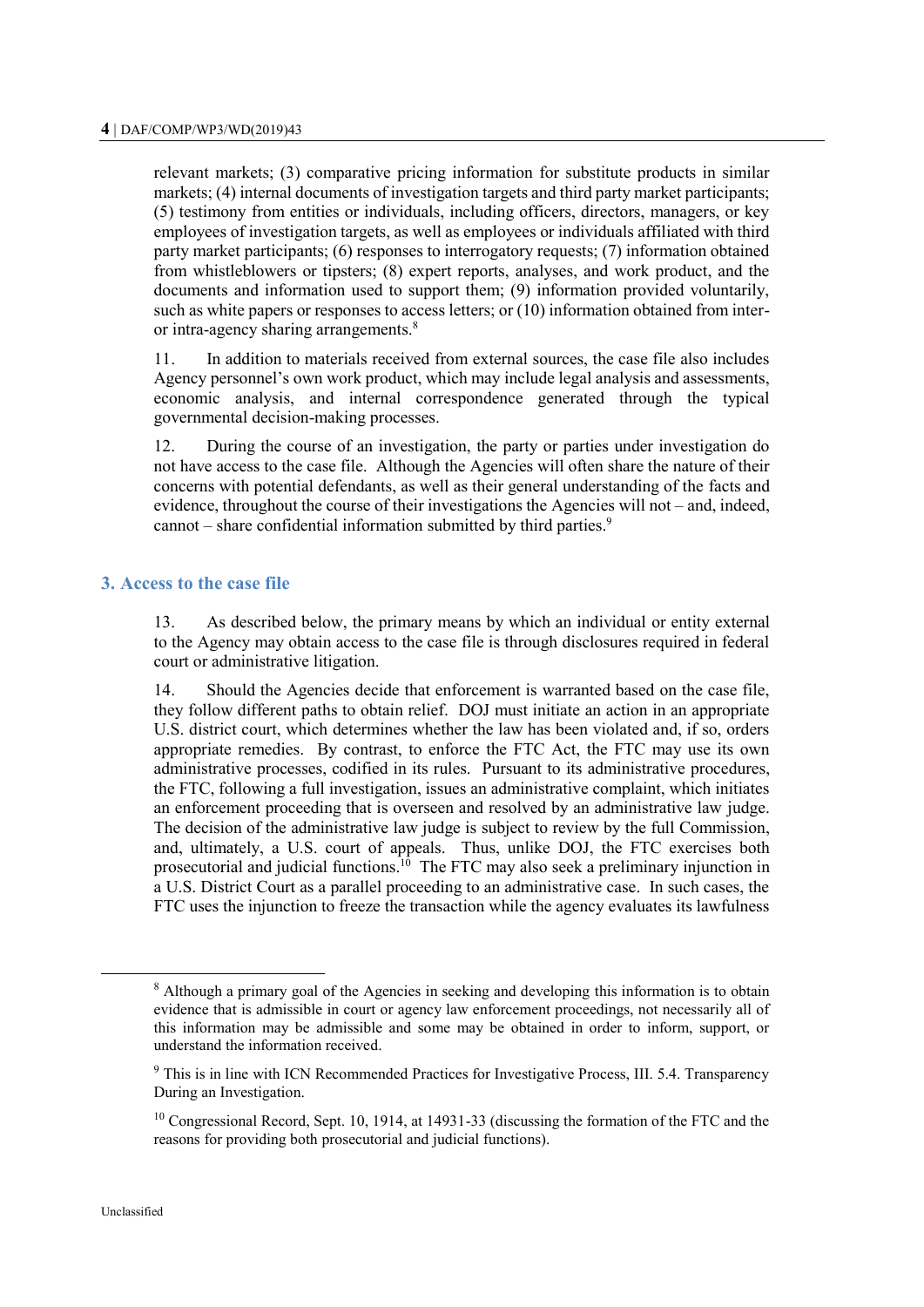before the administrative tribunal.<sup>11</sup> In cases in which the FTC seeks monetary relief, the FTC may, like DOJ, seek final relief in a court proceeding and forego the administrative process.

15. When an Agency's case proceeds to federal court, the defendants are entitled under the Constitution and the Federal Rules of Civil Procedure to extensive review of the evidence that an Agency has gathered for its case, a process known as discovery. Those rules, for example, require the parties to a litigated matter, including the government, to provide documents and identify those individuals that it may use to support its claims.<sup>12</sup> These rules also entitle the defendants to request documents from the government, to depose the government's witnesses, and to obtain substantial information about the government's expert testimony, if any.<sup>13</sup>

16. For cases brought by the FTC in administrative litigation, the FTC's Part 3 rules provide similar discovery rights and obligations as the Federal Rules of Civil Procedure.<sup>14</sup> These rules require the FTC and the respondent (the party akin to a defendant in a court proceeding) to identify individuals likely to have information relevant to the proceeding, and to produce documents (or certain information about documents) relevant to the proceeding.<sup>15</sup> Also like the Federal Rules of Civil Procedure, the FTC's Part 3 Rules authorize the parties to obtain other discovery from one another through a variety of means and require the parties to identify their experts and to undertake pre-trial discovery involving these experts.<sup>16</sup>

17. Outside of litigation, there are other ways to access information in the case file. For instance, the U.S. Congress or other agencies may obtain access to the case file pursuant to statutory authority or intergovernmental sharing arrangements. These sharing arrangements include sharing with federal and state law enforcement.<sup>17</sup>

18. In civil investigations, the Agencies may disclose confidential information to another federal or state law enforcement agency pursuant to waivers from the parties.<sup>18</sup> In

<sup>14</sup> *See generally* 16 C.F.R. §§ 3.31-3.40.

l

<sup>15</sup> *See* 16 C.F.R. § 3.31(b) (mandatory initial disclosures).

<sup>16</sup> *See* 16 C.F.R. §§ 3.34 (authorizing subpoenas *ad testificandum* and *duces tecum*); 3.33 (depositions); 3.31A (expert discovery).

<sup>17</sup> *See* 15 U.S.C. §§ 57b-2(b)(3)(C) (authorizing disclosure of nonpublic information to Congress); (b)(6) (authorizing disclosure of nonpublic information to Federal and state law enforcement).

<sup>18</sup> *See* 15 U.S.C. § 57b-2(b)(3)(C); however, even without such consent, the FTC may share information received pursuant to compulsory process with federal or state law enforcement upon a certification from the requesting agency that the information will be "maintained in confidence and will be used only for official law enforcement purposes." 15 U.S.C. § 57b-2(b)(6).

 $11$  15 U.S.C.  $\delta$  53(b). The same provision enables the FTC to seek permanent injunctive relief.

<sup>&</sup>lt;sup>12</sup> FED. R. CIV. P.  $26(a)(1)$  (specifying required initial disclosures). This complies with ICN Recommended Practices for Investigative Process III. 5.6 Transparency During an Investigation.

<sup>13</sup> *See*, *e.g.*, FED. R. CIV. P. 26(b)(4) (discovery regarding experts), 30 (depositions), 34 (requests for documents). The Federal Rules authorize additional discovery practices, such as the use of interrogatories. These discovery rights are reciprocal; the Agencies may obtain additional information from defendants and third parties in the course of litigation that may be added to the case file.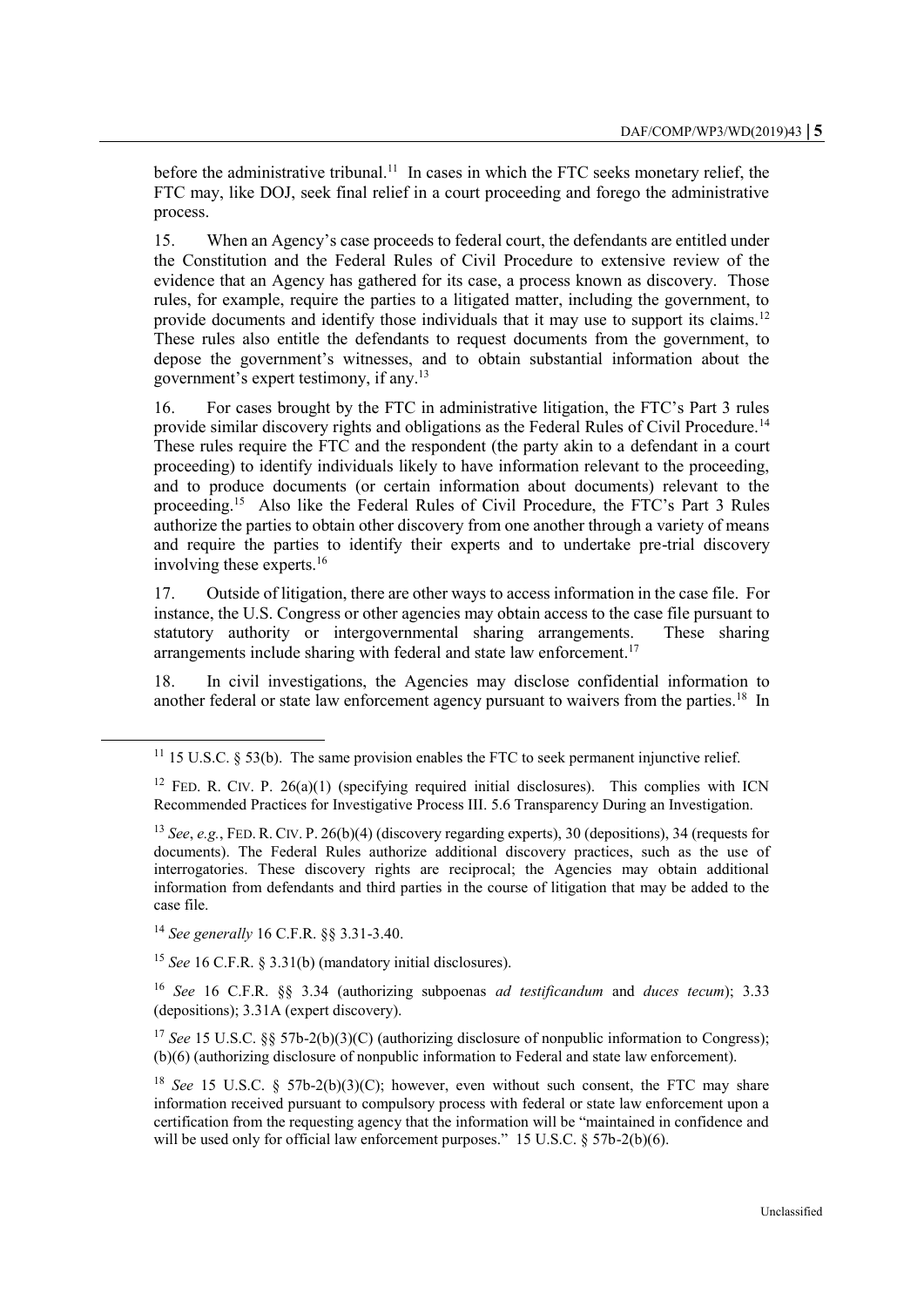criminal cases, Federal Rule of Criminal Procedure 6(e) limits the disclosure of information obtained in grand jury proceedings.<sup>19</sup>

19. Third parties may also seek access to the case file in instances where the Agencies are not litigants by issuing subpoenas to the Agencies. Under the Federal Rules of Civil Procedure, parties in litigation may issue subpoenas to third parties for documents or testimony.<sup>20</sup> Thus, for instance, a party in private litigation with the target of an FTC investigation or litigation may seek information from the Agency through subpoena.

20. Further, any individual or entity may seek access to the case file by filing a request under the Freedom of Information Act (FOIA). This statute is intended to promote governmental transparency by requiring government agencies to respond and provide records to requestors under certain circumstances and subject to certain limitations.<sup>21</sup>

#### **4. Limits on access to the file**

21. The various means by which an individual or entity may access case files are subject to several limitations. First among these, and most pertinent to this paper, are protections for confidential information. Effective protection of confidential information is essential for the Agencies to obtain the sensitive information they need to evaluate conduct and, if necessary, to prove its case in an adjudicative forum.<sup>22</sup> It is, of course, also important to prevent competitively sensitive information from being shared among competitors and other participants in the market or business.

22. The Agencies must abide by statutes restricting the disclosure of certain information. They have also developed rules and policies for the treatment of information that balance the need to protect confidential information obtained in enforcement matters against the need to provide targets of competition enforcement proceedings a fair opportunity to defend themselves.

23. Consistent with the practice in other jurisdictions, the same U.S. federal statutes that provide authority for the Agencies to obtain information from parties and third parties in civil investigations also provide for confidential treatment of submitted information.<sup>23</sup>

 $22$  See ICN Recommended Practices for Investigative Process VI. 10. Confidentiality Protections and Legal Privileges, "Protection of confidential information is a basic attribute of sound and effective competition enforcement. Respecting confidentiality is important to ensure continued cooperation and the submission of information from parties and third parties during investigations. Any legal framework for competition law enforcement should include protections for confidential information submitted during investigations."

<sup>23</sup> *See*, *e.g.*, 15 U.S.C. § 18a(h).

<sup>19</sup> FED. R. CRM. P. 6(e).

<sup>20</sup> FED. R. CIV. P. 45.

<sup>21</sup> *See* 5 U.S.C. § 552. In circumstances where subpoenas and FOIA requests are inappropriate, a requestor may simply ask for information from government agencies pursuant to *United States ex rel. Touhy v. Ragen*, 340 U.S. 462 (1951). This case has come to stand for the principle that agencies may enact regulations governing how they will respond to requests for information. In so doing, this decision has tacitly authorized such requests. These types of requests are infrequent and rare. The FTC's *Touhy* regulation can be found at 16 C.F.R. § 4.11(e)(3); the DOJ's Touhy regulations can be found at 28 C.F.R. §§16.21 et. seq.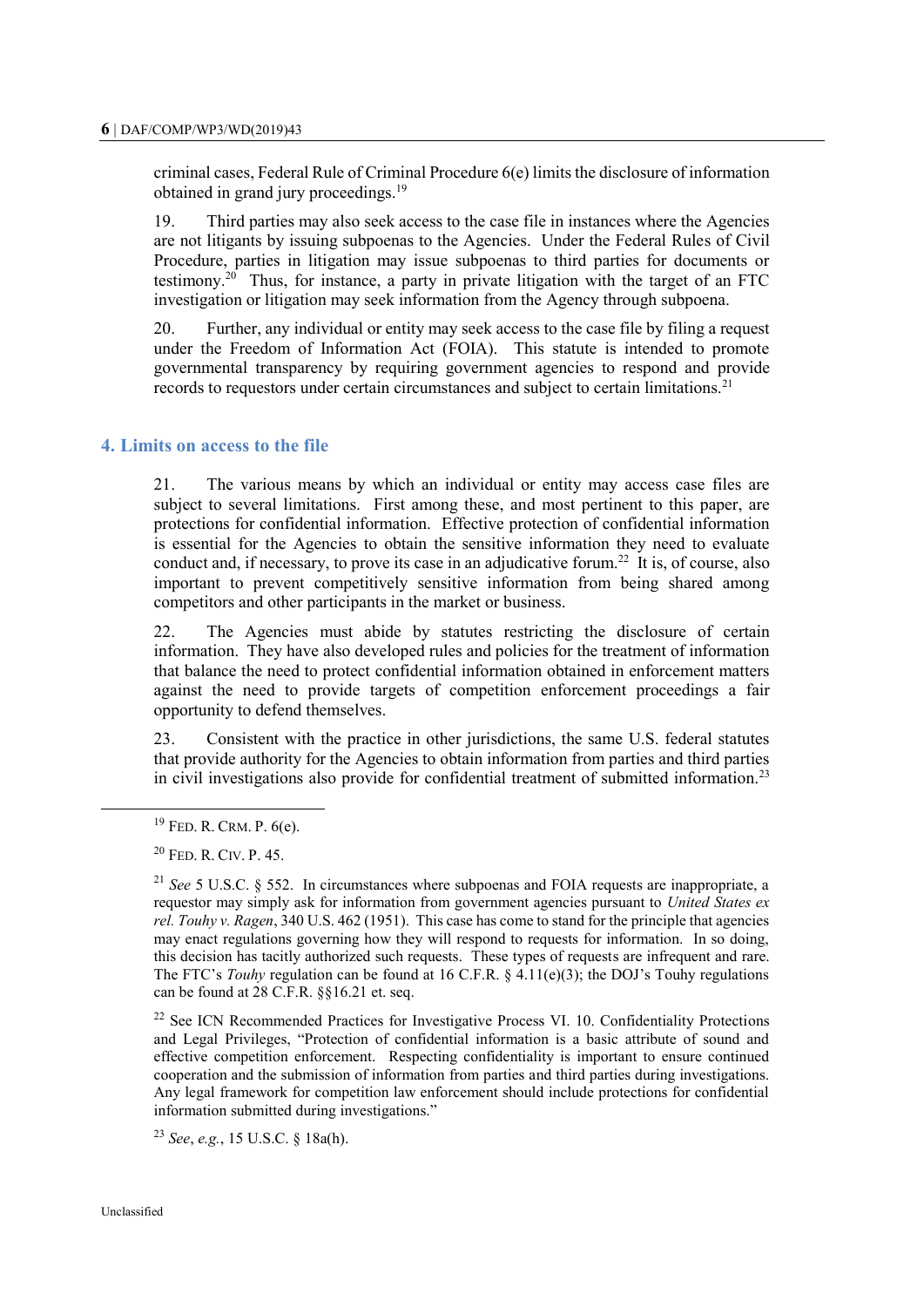This helps the Agencies obtain comprehensive information regarding the topic of the investigation or action by reducing concerns from parties and third parties that information they submit will become public. During the course of an investigation, information provided by parties under investigation or by third parties is generally treated as confidential by the Agencies, both as a matter of policy and pursuant to statutory restrictions. The Agencies are especially careful to protect the identities of any complainants.

24. In the case of the FTC, for materials obtained through compulsory process,  $24$  the FTC takes physical possession through a designated custodian, who generally must not allow members of the public to access the materials without the permission of the submitter. The FTC must return the materials upon request at the conclusion of an investigation or after a reasonable period of time has elapsed and the material has not been received into the record of a proceeding. The custodian may copy materials submitted as necessary for official use, and may permit them to be used in connection with obtaining oral testimony.

25. DOJ confidentiality requirements for CID materials are governed by the Antitrust Civil Process Act (ACPA). The ACPA requires that DOJ treat information obtained through CIDs as confidential, and, other than for use in oral depositions in furtherance of investigations, no documents produced or transcripts of oral testimony taken pursuant to a CID shall be disclosed without the consent of the individual or company that produced the materials.<sup>25</sup> There are limited exceptions to this rule: information obtained through a CID may be used before any court, before a grand jury, or in federal administrative or regulatory agency cases or proceedings, including in investigations conducted by FTC.

26. For investigations of notified mergers, section 7A(h) of the Clayton Act, 15 U.S.C. § 18a(h), prohibits public disclosure of any information provided to DOJ or the FTC pursuant to the HSR Act, except "as may be relevant to any administrative or judicial action or proceeding" to which the FTC or DOJ is a party, or to Congress. The FTC is also subject to the confidentiality restrictions in its own statute and regulations protecting the confidentiality of information received during merger investigations.<sup>26</sup>

27. In DOJ criminal antitrust cases, the Federal Rules of Criminal Procedure require secrecy in grand jury proceedings by prohibiting members of the grand jury, government attorneys and their authorized assistants, and other grand jury personnel from disclosing "matters occurring before the grand jury," except as otherwise authorized.<sup>27</sup> Pursuant to the DOJ's Leniency Program, DOJ does not publicly disclose the identity of or information obtained from a leniency applicant absent prior disclosure by, or agreement with, the applicant, unless required to do so by court order.<sup>28</sup> This includes disclosing information from a leniency applicant to a foreign government.<sup>29</sup>

<sup>&</sup>lt;sup>24</sup> See generally 15 U.S.C. § 57b-2(a), (b). "Material" means "documentary material, written reports or answers to questions, and transcripts of oral testimony." *Id*. § 57b-2(a)(1).

 $25$  15 U.S.C. § 1313(c), (d).

<sup>26</sup> 15 U.S.C. § 57b-2; 16 C.F.R. §4.10.

<sup>&</sup>lt;sup>27</sup> FED. R. CRM. P  $6(e)$ .

 $28$  FAQ's About the Antitrust Division's Leniency Program and Model Leniency Letter, FAQ 33, available at: https://www.justice.gov/atr/page/file/926521/download.

<sup>29</sup> *Id.* at FAQ 34.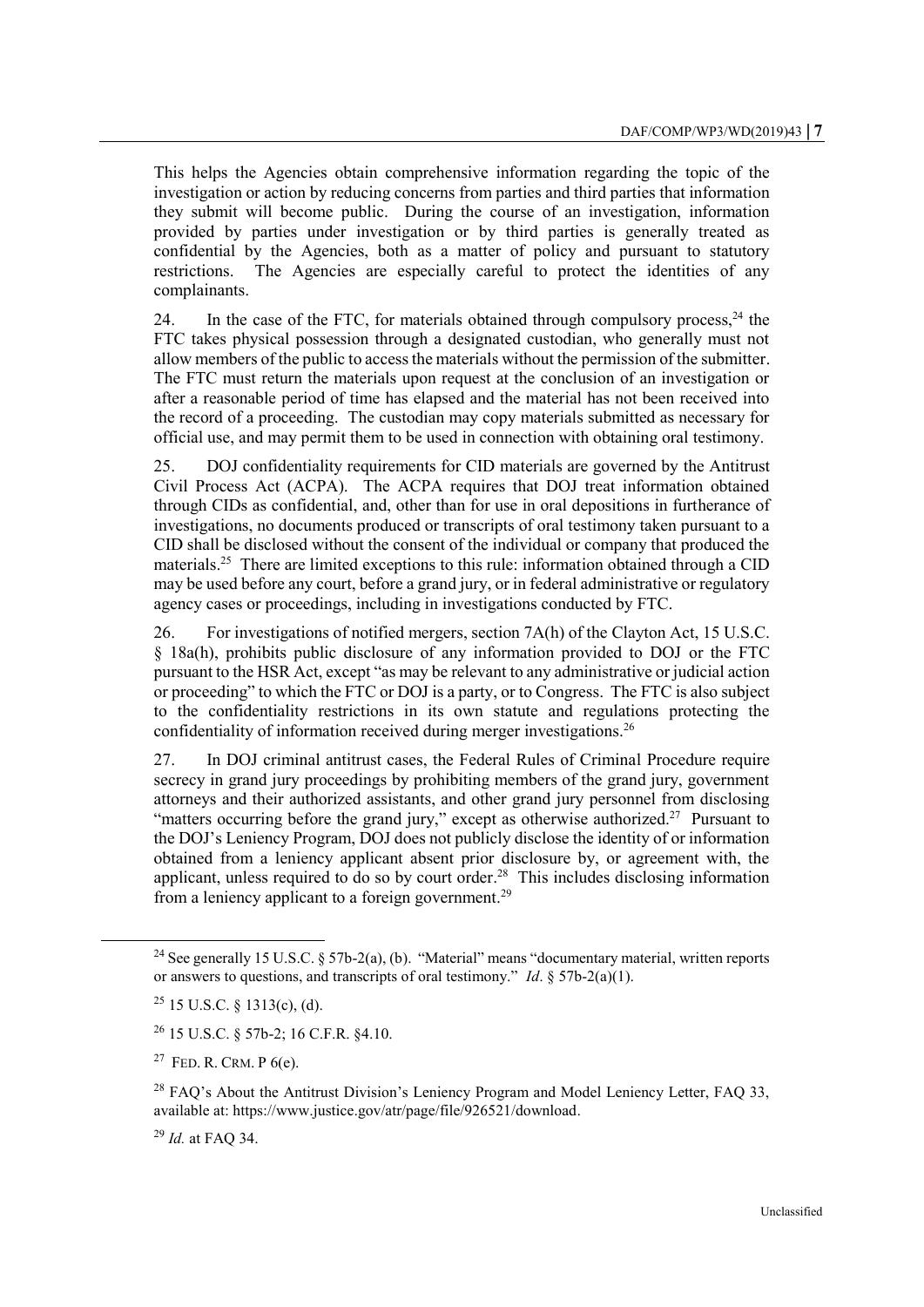28. The FTC must also treat information obtained outside of compulsory process (*i.e.*, voluntarily) as confidential when so marked by the submitter. The FTC may release such information during litigation or in response to a FOIA request if it determines that the information does not involve a trade secret, or confidential or privileged commercial or financial information, but it must provide the submitter 10-day advance notice so that the submitter has an opportunity to bring an action in federal court to restrain or stay disclosure of that information. Similarly, information provided voluntarily to the DOJ (i.e., not under HSR or pursuant to a CID) does not receive statutory protection; however, as a matter of policy the DOJ does not disclose such information without good cause. The FTC likewise does not disclose confidential information without good cause or authorization.<sup>30</sup>

29. As noted above, should the Agencies decide to file a contested case in federal court, the parties would have an opportunity to see the specific evidence against them in accordance with constitutional provisions and federal rules of civil procedure as administered by independent federal judges. $31$  Federal judges have a broad range of tools available, including protective orders, to protect confidential business information, and the Agencies typically will support the entry of an appropriate protective order in litigation.<sup>32</sup> The terms of such protective orders may vary, but it is not uncommon during pretrial proceedings for such orders to require especially sensitive information to be filed under seal with access limited to the parties' attorneys.<sup>33</sup>

30. Similarly, the FTC includes a model protective order in its Part 3 Rules that governs the use of confidential materials during an administrative adjudication. In addition to requirements generally to protect the information from the public, such as placing confidential materials under seal and requiring in camera review of any sensitive information, the model order also considers the needs of the respondent and the need to

 $30$  Examples of the authorized uses for confidential, nonpublic information can be found in Rule 4.10 of the FTC's Rules of Practice, 16 C.F.R. § 4.10.

 $31$  The statutes governing both HSR and CID material permit the use of such material in federal court proceedings.

 $32$  DIVISION MANUAL III-70-73 (citing H.R. Rep. No. 94-1343, at 2610 (1976)) ("Once a case is filed, the use of CID material [by the DOJ] in that case will typically be governed by a protective order issued by the court in which the suit is pending. Whenever a civil action is commenced based on information obtained by CID, the defendants in that action may invoke their full discovery rights under the Federal Rules of Civil Procedure and obtain CID information gathered in the investigation that is relevant to their defense. ... [D]efendants will thus be able fully to protect their rights at trial by interrogating, cross-examining, and impeaching CID witnesses.... [T]he scope of civil discovery is not unlimited and ... the court has broad discretion under the Federal Rules to set limits and conditions on discovery, typically by issuing a protective order."); 15 U.S.C. § 57b-2(d)(1)(C) (providing that confidentiality restrictions shall not prohibit "the disclosure of relevant and material information in Commission adjudicative proceedings or in judicial proceedings to which the Commission is a party").

<sup>&</sup>lt;sup>33</sup> DIVISION MANUAL III-70-73 ("The [DOJ Antitrust] Division's position on the reasonableness of protective orders is guided by balancing the public interest in conducting litigation in the open to the greatest extent possible, see 28 C.F.R. § 50.9, against the harm to competition from having competitively sensitive information disclosed to competitors. Staffs should also keep in mind that the disclosure of third-party confidential business information obtained through CIDs may cause third-party CID recipients to be less cooperative with the Division in the future. . . ."); 16 C.F.R. § 3.31 App. A (FTC's Part 3 model protective order).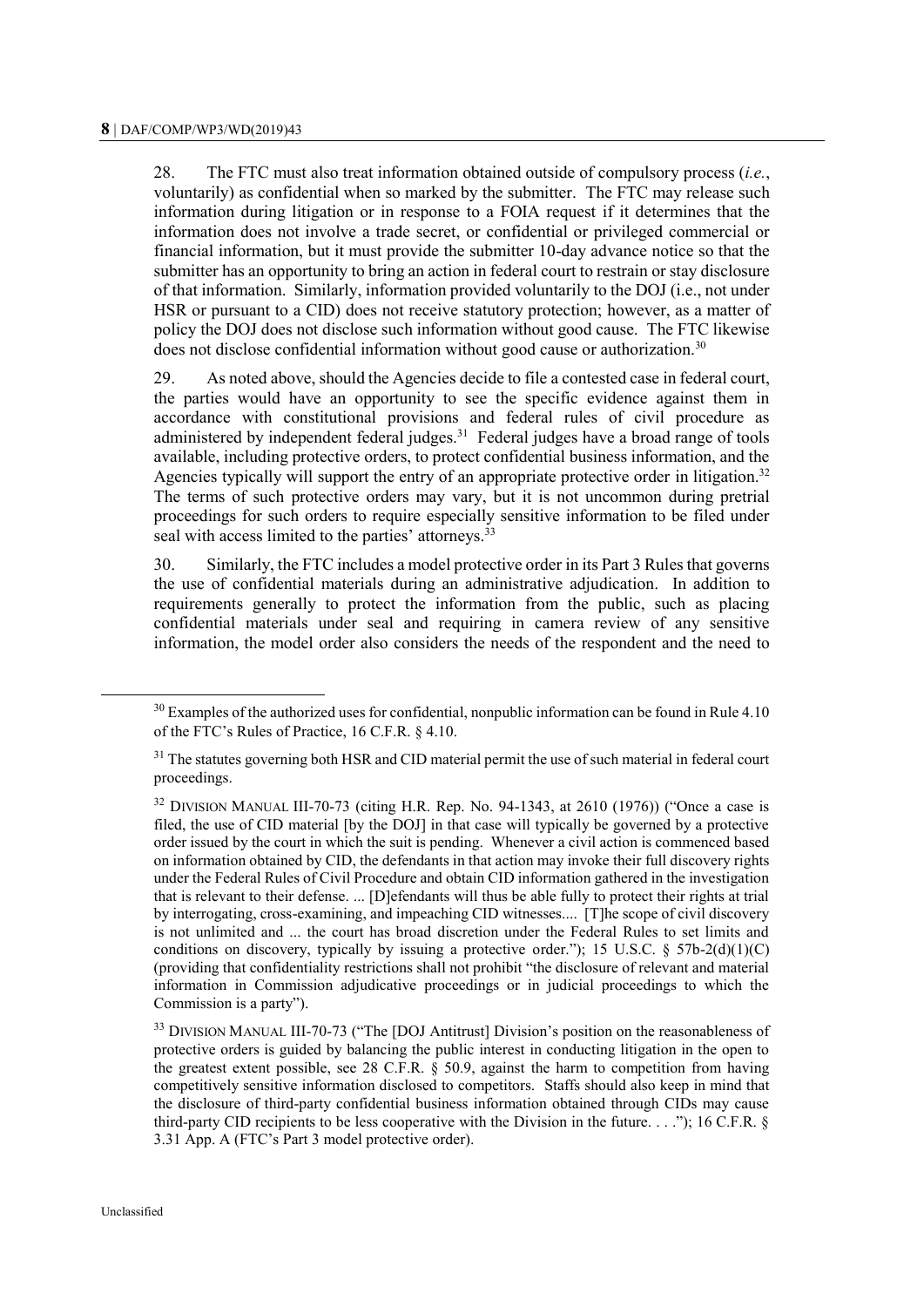keep a third party's sensitive materials from being shared with a competitor.<sup>34</sup> The model order accomplishes this goal by limiting the disclosure of such materials to the administrative law judge and staff, FTC employees, outside counsel of record for any respondent (provided they are not employees of a respondent) and anyone retained by outside counsel to assist in hearing preparation (provided they are not affiliated with a respondent or any witness or deponent who may have authored or received the information in question). Thus, for the respondent, the model protective order requires disclosure to be limited to outside counsel, and does not allow confidential third-party materials to be disclosed to in-house counsel or business employees of the respondent.<sup>35</sup>

31. The FTC's confidentiality protections continue to apply if the FTC files an administrative complaint pursuant to Part 3 of its rules or an action in federal court. The FTC's rules provide that material obtained through compulsory process, information that is marked confidential, and confidential commercial or financial information may be disclosed in administrative or court proceedings, but state that the submitter will first be given an opportunity to seek an appropriate protective order or in camera order from the adjudicator.<sup>36</sup>

32. Upon receiving an appropriate request from a congressional committee, the FTC may share confidential information. When it receives such a request, the FTC typically seeks to minimize the exposure of any confidential materials by making presentations to congressional members or their staff in confidential briefings. Before these meetings, the FTC notifies the members and their staff in writing about the confidential nature of the information to be provided and requests that the information remain confidential. The FTC also notifies the submitter of the information that it has received a congressional request.<sup>37</sup> The FTC may also share confidential information with other federal or state law enforcement agencies, if the requesting agency certifies that the information will be maintained in confidence and used only for law enforcement purposes.<sup>38</sup>

33. Several laws, regulations, and procedures provide for sanctions for breaches of the confidentiality laws.<sup>39</sup> Perhaps most importantly, the Agencies' employees are instructed

l

 $36$  16 C.F.R. § 4.11(g). See ICN Recommended Practices for Investigative Process VI. 10.6.

Confidentiality Protections and Legal Privileges, "Prior to disclosure of information obtained from parties and third parties during an investigation or enforcement proceeding, the submitter should be able to express its views on the confidentiality of the information."

<sup>37</sup> For DOJ procedures relating to disclosure to Congress, see DIVISION MANUAL III.E.6.b.ii.

 $38$  In addition to publicly available information, the Agencies and foreign competition agencies possess, and develop during the investigation, relevant information that they are empowered, but not mandated (as in the case of confidential business information), to keep confidential. Such "confidential agency information" can include the fact that an investigation is taking place, the subject matter, and the agencies' analysis of the matter, including market definitions, assessments of competitive effects, and potential remedies. Agencies typically share such information while maintaining its confidentiality outside the agency-to-agency relationship. See INT'L COMPETITION NETWORK, WAIVERS OF CONFIDENTIALITY IN MERGER INVESTIGATIONS 3-4 n.11 (2005), available at http://www.internationalcompetitionnetwork.org/uploads/library/doc330.pdf.

<sup>39</sup> The Trade Secrets Act, 18 U.S.C. § 1905, provides criminal penalties (fine of up to \$1,000 and/or up to one year imprisonment, and removal from employment) for unauthorized disclosure of

<sup>34</sup> See 16 C.F.R. § 3.31 App. A.

<sup>35</sup> *Id.*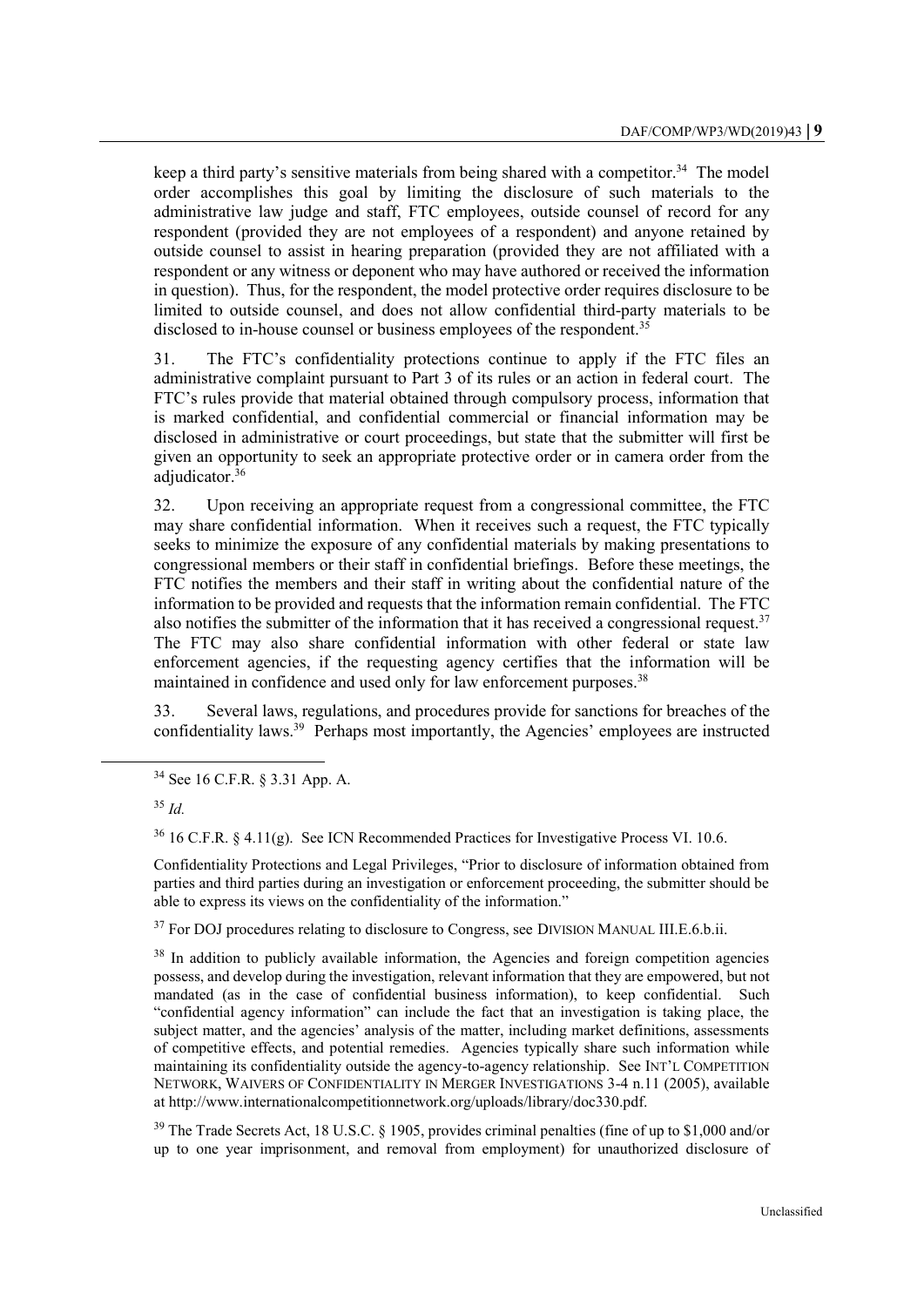from the day they begin work of the importance of protecting confidentiality. Agency staff is made well aware that improper disclosures of confidential information will not be tolerated.

34. Outside of these confidentiality protections, other legal doctrines prevent or limit access to information in the case file. For instance, both Agencies may assert claims of privilege as a basis for withholding information in the case file. One of the most common claims of privilege is the protection for attorney work product. This privilege arises from Supreme Court case law and has been codified in the Federal Rules of Civil Procedure to enable a party to withhold work product from a litigation adversary.<sup>40</sup> This privilege is widely available to all parties in litigation.

35. The Agencies also have recourse to several privileges available only to the government. These include privileges against production of materials reflecting governmental deliberations (or "deliberative process" privilege<sup>41</sup>) and against disclosure of investigative files ("investigative files" or "law enforcement" privilege<sup>42</sup>). The Agencies may assert any of these privileges in response to requests made in any context – in litigation, through subpoena, or through the Freedom of Information Act.

36. Requests made pursuant to FOIA are subject to a number of additional withholdings and the government may decline to produce its records based on a number of statutory exemptions. For example, the HSR Act and the FTC Act provide that particularly sensitive materials, such as information in pre-merger filings and materials received pursuant to compulsory process, are generally exempt from public disclosure.<sup>43</sup> FOIA itself also allows for several exemptions. One of these exemptions allows agencies to withhold information protected from disclosure by other federal laws, which provides an additional basis for protecting information received by the Agencies pursuant to compulsory process and covered by Agency statutes.<sup>44</sup> Another exemption allows agencies to withhold trade secrets or business information, thus directly securing the confidentiality of these types of sensitive

confidential business information by government employees. The Theft of Government Property statute, 18 U.S.C. § 641, provides criminal penalties (fine and/or imprisonment up to 10 years) for theft of any record or "thing of value" (including information) possessed by the U.S. government. The FTC Act also provides for criminal penalties for disclosure of nonpublic information. 15 U.S.C. § 50. Finally, the Office of Government Ethics Standards of Ethical Conduct for Employees of the Executive Branch, 5 C.F.R. § 2635.703, prohibits the improper use of non-public information by an Executive Branch employee to further his or her own private interest or that of another person; any violation may be cause for appropriate corrective or disciplinary action.

<sup>40</sup> *See Hickman v. Taylor*, 329 U.S. 495, 509-10 & n.9 (1947); Fed. R. Civ. P. 26(b)(5).

<sup>41</sup> *See*, *e.g.*, *NLRB v. Sears, Roebuck & Co.*, 421 U.S. 132 (1975); *EPA v. Mink*, 410 U.S. 73 (1973).

<sup>42</sup> *See*, *e.g.*, *Friedman v. Bache Halsey Stuart Shields, Inc.*, 738 F.2d 1336 (D.C. Cir. 1984); *Black v. Sheraton Corp. of Am.*, 564 F.2d 531 (D.C. Cir. 1977); *McPeek v. Ashcroft*, 202 F.R.D. 332, 336 (D.D.C. 2001) (holding that privilege applies to administrative investigation).

<sup>43</sup> 15 U.S.C. §§ 18a(h), 57b-2(f).

 $44$  5 U.S.C. § 552(b)(3).